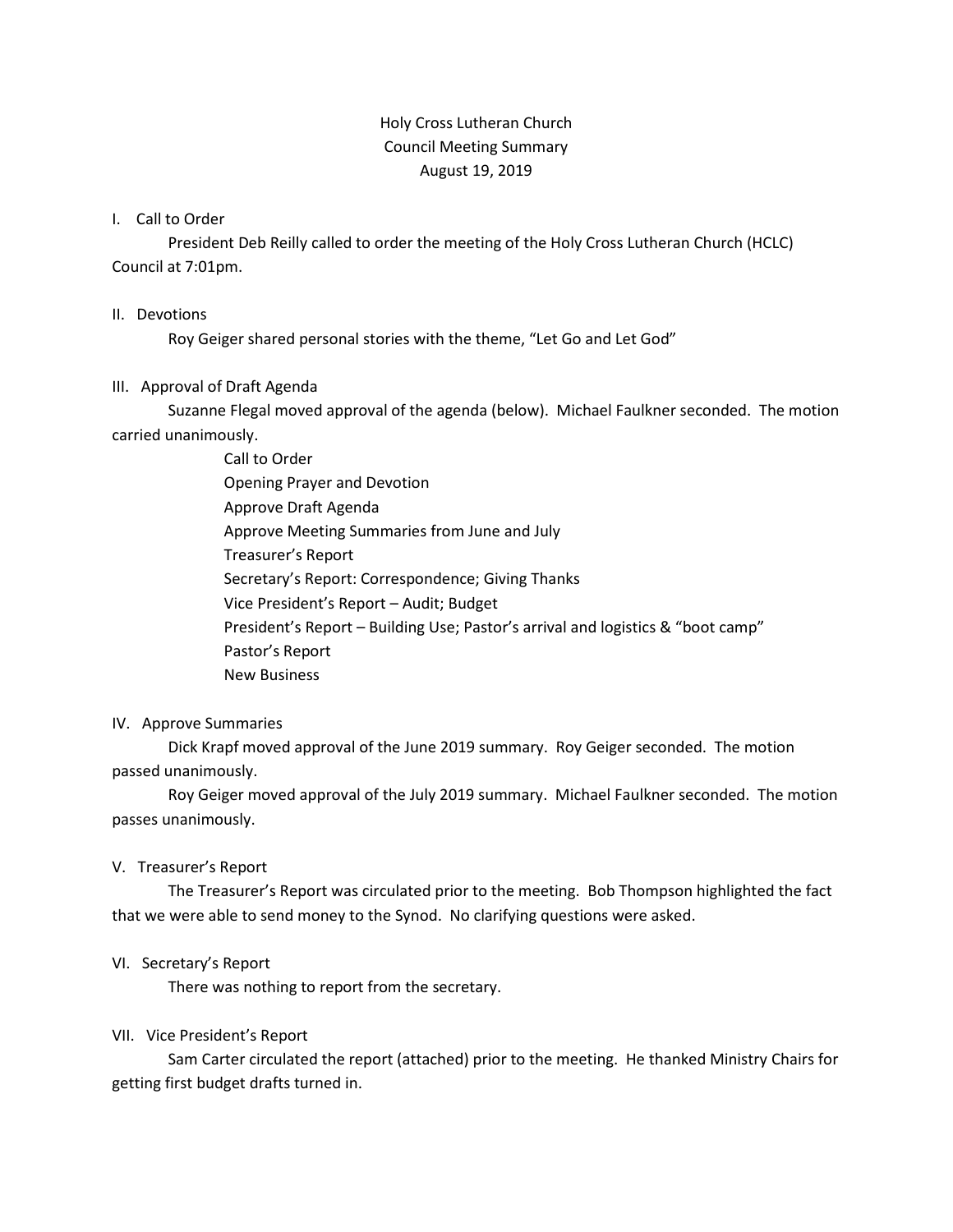In order to address current IT issues, Sam Carter moved that we accept the technology proposal from David Rothrock, not to exceed \$2,000.00, for the purpose of correcting issues with the IT infrastructure at Holy Cross. Betty Skelton seconded. The motion passed unanimously.

Sam reported that he is working with the Insurance people and is planning a walk through the property. Jeremy Shoop requested that Sam check to make sure that the organ is described as a hybrid organ in the insurance documents.

#### VIII. President's Report

Deb Reilly circulated her report prior to the meeting (attached).

Sam Carter moved that the Holy Cross Council appoint Daniel Contreras as the chair of the Youth Ministry. Roy Geiger seconded. Deb Reilly explained that Daniel approached her and expressed a desire to work with the younger members of our congregation. She consulted our Constitution which calls for all Ministry chairs to be confirmed members of the congregation. Daniel is confirmed. She asked Lauren Gist to act as a mentor to Daniel and is waiting to hear back from her. Discussion followed. As a sixteen-year-old, Daniel should be benefitting from the Youth Ministry. Does he have parental support? What supports can we put in place to help him succeed? The motion passed unanimously. The Council will provide support in addition to a mentor if possible.

Fairfax County has approved Rob Coffman as a replacement Trustee for his mother, Dorothy Coffman. They needed one more document before approving Gene Bain as a replacement for Judy Odom.

Dennis Pattison has scheduled a clean up day for Saturday, September 31, 2019.

Deb Reilly plans for a group to clean out Jeremy's old office, the storage room and the Youth room. One of those rooms will be transformed into a room more suitable for brides, families at funerals and other designated times. The shed will get a new roof so that more items can be stored there.

#### IX. Pastor's Report

Pastor Martin circulated his report prior to the meeting. He highlighted his feeling of being welcomed and his positive impressions of Vacation Bible School. His house in Alaska sold faster than anticipated and he has requested August 26 – September 2 off in order to help Shelly with the sale and moving her to her new apartment. There were no clarifying questions.

#### X. New Business

In the interest of time, individual Ministry reports were not given. Written reports from those Ministry Chairs that submitted them are attached.